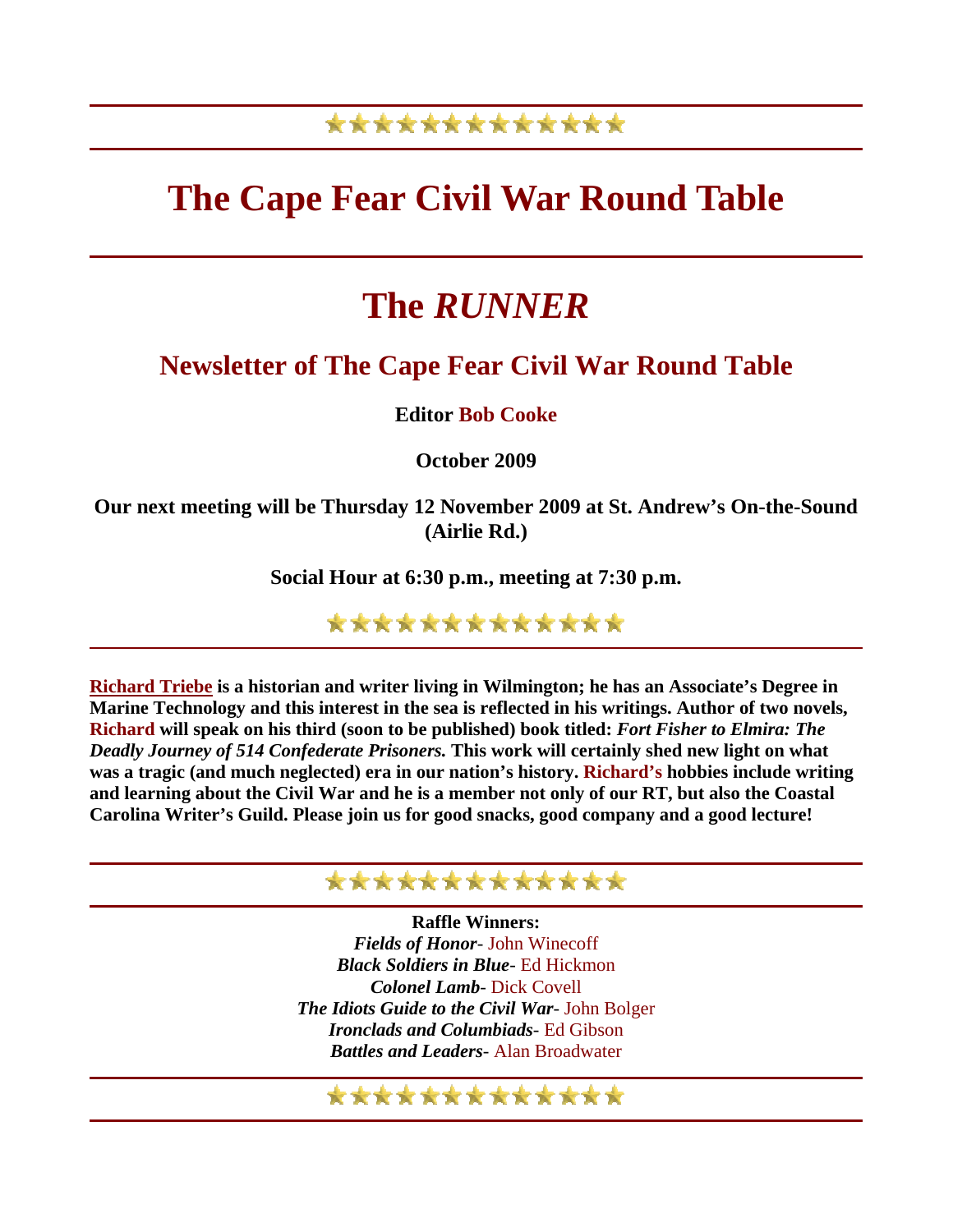#### **A Few Notices:**

**There will be a fundraising banquet at the Duplin Winery (505 North Sycamore Street) in Rose Hill, N.C. on November 16th and 17th. The featured speaker for both events will be the "Pied Piper of History", Edwin C. Bearss, (Head Historian Emeritus, National Park Service) who will certainly enthrall attendees with (Monday, 16 November): Terry's Push Through Duplin County and (Tuesday, 17 November) Foster's Attacks on Warsaw and Kenansville. The benefit is to raise monies to preserve what remains of the site of the Civil War Confederate States Armory (also known as the Sword factory). The cost of the affairs are: \$40 per person for the Monday event, which includes a chicken dinner and likewise, \$40 for the event on Tuesday (pork dinner). For both events, the cost will be \$70. To reserve a seat, or for more information, you may call 1.800.774.9634 or 910.289.3888. Several authors will also be on hand, including John W. McAden, Jr., Dr. Chris E. Fonvielle and Dr. Lynn Veach Sadler. There will also be a display (said to be the largest in the country) of the Sword Factory's products: swords, bowie knives and bayonets.**

\*\*\*\*\*\*\*\*\*\*\*\*\*

**Tom Belton of the North Carolina Museum of History talked to a group of about forty-five members and guests at our October meeting. Discussing the collection of Civil War flags held by the Museum, he first led us through their production, materials utilized and survival rate. Beginning with the Confederate national flags, Mr. Belton went on to cover regimental battle flags (many of which had battles or "battle honors" painted on them), the headquarters flag of General L.O'B. Branch, captured federal flags, state flags and even post-war organizational banners.**

**In battle, flags represented not only a company or regiment but family and country as well and were used to align troops or serve as a rallying point. The American Civil War was very likely the last war which saw flags carried into battle. Mr. Belton also mentioned the flag of the First Rhode Island Cavalry, captured by the Fifth N.C. cavalry in June 1863 and recently returned to that state. Hopes that Rhode Island would reciprocate by returning a captured North Carolina flag seemed to be in vain, however. He informed his listeners that the arrangements made early on had fallen through and it now appears that the flag will remain in Rhode Island …. Too bad.**

### \*\*\*\*\*\*\*\*\*\*\*\*\*

#### **Your Attention Please!**

**A bulletin from the North Carolina Historic Sites! The 145th Anniversary of the American Civil War in North Carolina is fast approaching: 16-17 January 2010- the Second Battle of Fort Fisher 20-21 February 2010- the Battle of Fort Anderson 20-21 March 2010- the Battle of Bentonville 17-18 April 2010- the Surrender at Bennett Place (Let's not forget the First Battle of Fort Fisher- 24-27 December 2009!)**